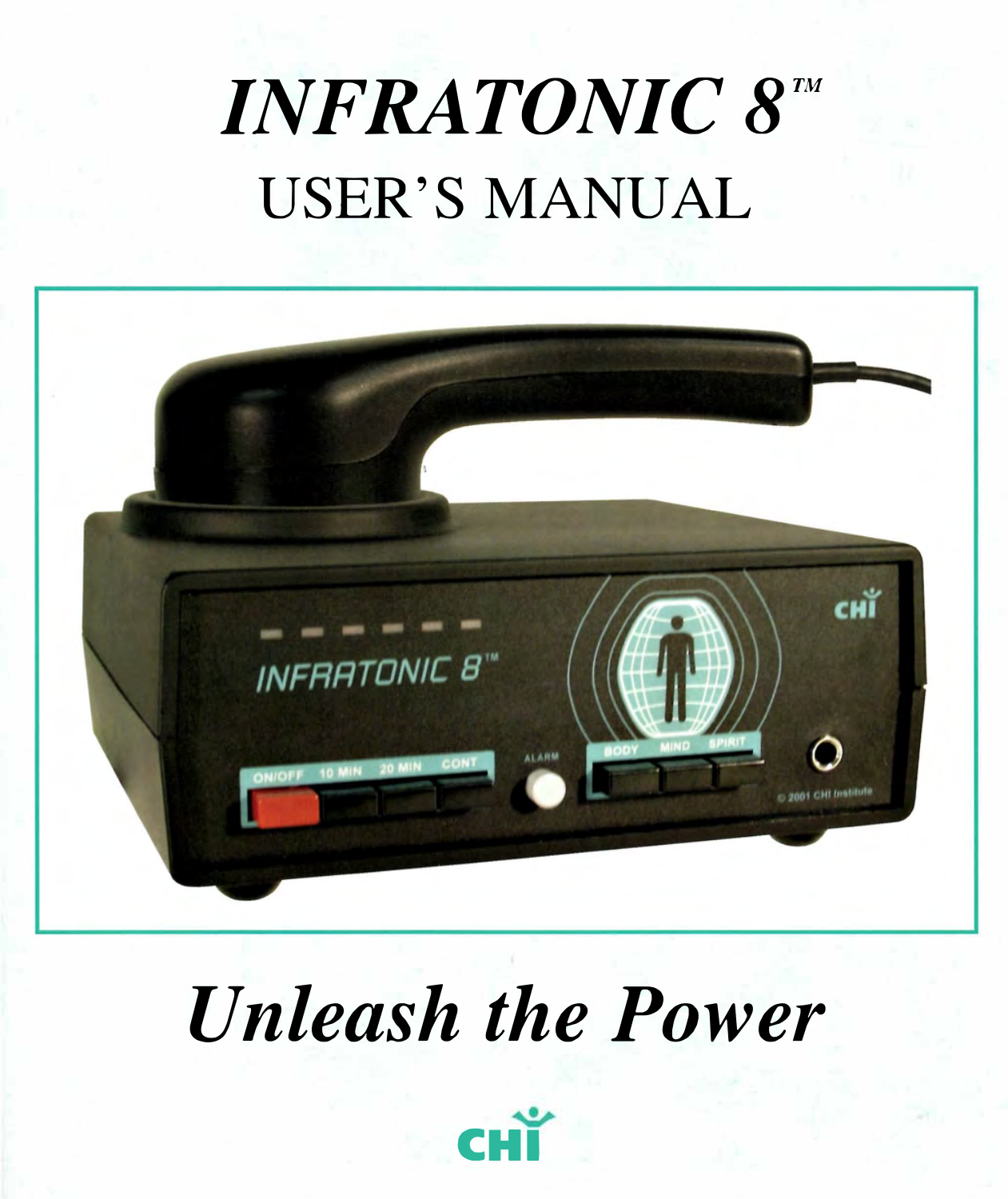# *Getting Started*

Begin by first plugging the end of the transducer cord into the round output jack on the front of the control module and then plug the AC power cord into a wall socket.

Select the treatment modality, **Body, Mind** or **Spirit** frequency, which best reflects the condition being treated. (Please read the paragraph on this page titled *"Selecting The Proper Vitalizing Frequency"* and our *"Guidelines for Signal Selection"* trifold.)

Choose the treatment length, 10 minutes, 20 minutes, or continuous use by pressing the appropriate button next to the red On/Off button on the front of the machine.

A gentle alarm can be used to notify you when the treatment is complete. Simply press the alarm button in after you have selected the length of treatment time.

You are now ready to experience the healing energy of the **Infratonic 8.** Press the red On/Off button on the front of the machine.

After the treatment is completed, depress the red On/Off button once more to turn the machine off.

# *Contraindications:*

- I. Not to be used directly against extremely inflamed or infected skin.
- 2. Not to be used directly on the calf of the leg if blood clots are suspected.

## *Precaution4i.*

The effect of this device over pacemakers and developing fetuses is unknown. Consult your doctor regarding these and any serious health conditions.

# *Methods of Treatment*

There are several methods for using lnfratonic Therapy. The Infratonic 8<sup>m</sup> transducer can be placed directly on the location of the pain or discomfort without fear of burning or further injury.

Pain is often referred. For example, sciatic nerve irritation may occur in the low back but the resulting pain may be experienced not just in the low back and hips, but along the outside and across the front of the thigh, into the knee, and even into the calf of the leg. Infratonic Therapy promotes healing and comfort to the source of the discomfort and the origin of the injury or illness. It is therefore quite appropriate to apply the healing energy of the **Infratonic 8** unit all along the leg, in the hips and in the lower back.

The Infratonic's low frequency sound waves penetrate deeply into cellular tissue, dissolving trauma, relieving pain and increasing circulation. Through neurofacilitation, the cells return to a state of cooperative healing action, thus restoring the body's natural healing ability (See **page 4:** the expanded resources in GENERAL APPLICATIONS).

Sweeping is another dynamic tool, helping to facilitate the movement of stagnate or blocked energy out 9f the body. (See **page 5:** SWEEPING)

# *Selecting The Proper Vitalizing Frequency*

Choose the frequency range (signal) that best suits the condition that you are treating. All three signals include the highly effective Chaotic Alpha"' range.

*Body* is most effective for traumatic injury, acute conditions, and degenerative processes where activation of subcellular organisms is needed to catalyze healing. It has proven to be quite effective in the treatment of orthopedic injuries. The *Body*  signal includes frequencies in the Delta range.

*Mind* is most effective when applied locally for dissolving dysfunctional somatic memory in the body, for inflammation, edema, stress, and the chronic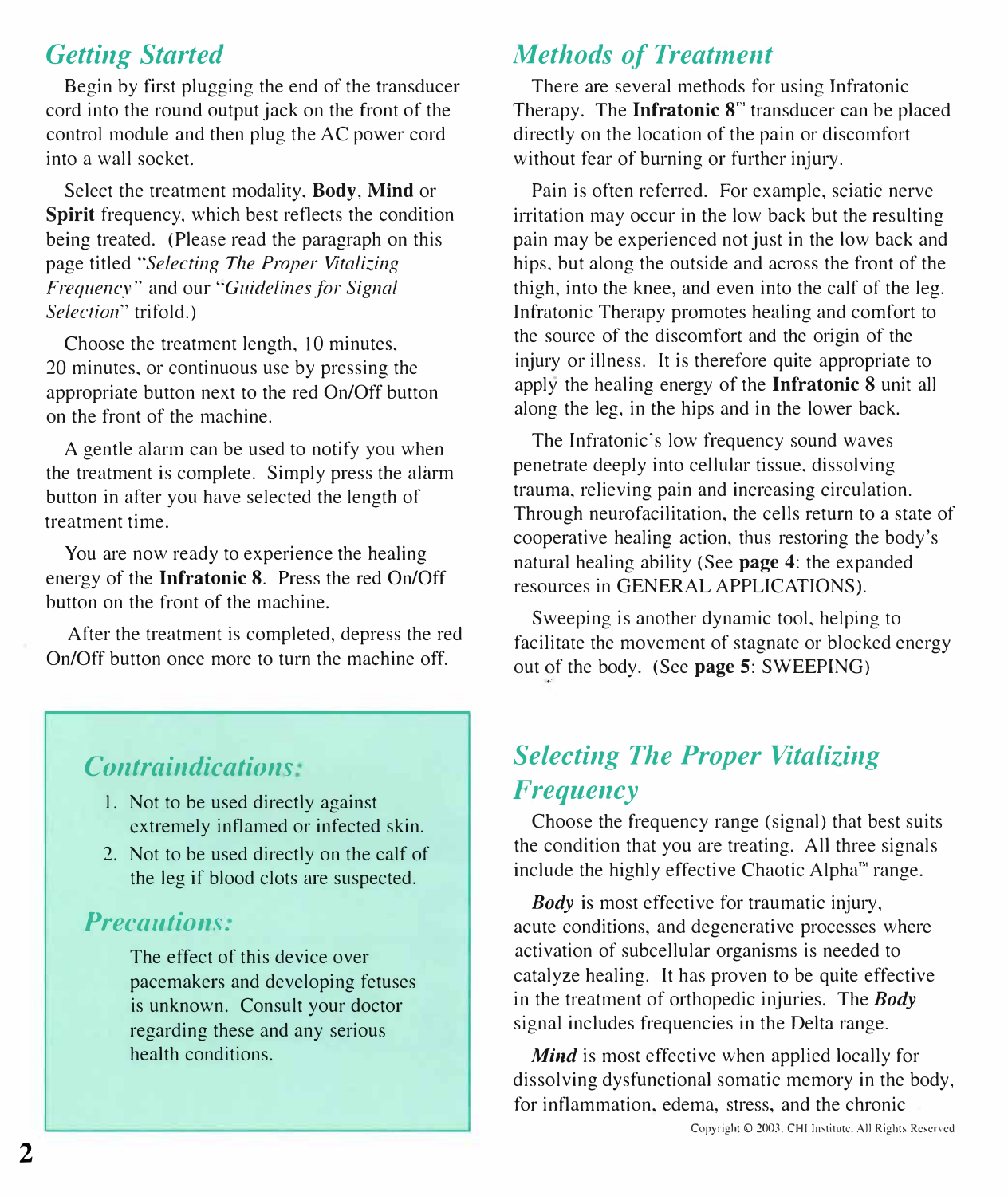# *The Infratonic 8*



results of intracellular trauma. It is the most frequently used signal in Infratonic Therapy. To calm trauma and worry and to elevate mood, apply *Mind* over the heart, on the bottom of the feet, or with sweeping as described on **page 5** of this manual.

*Spirit* includes high Beta frequencies and, when applied locally, opens the intracellular matrix to integrate the healing wisdom of the whole body. Applied by sweeping, or over the crown of the head, heart, or feet, *Spirit* inspires intuition in personal problem solving.

## *Increased Pain*

Because the **Infratonic 8** facilitates nerve response, bringing heightened awareness to the local area, occasionally increased pain is experienced. This is a positive sign that the brain is taking a more active role in the recovery process. The traumatized area may also be treated effectively by treating a corresponding point, if treating the traumatized area directly creates too much discomfort. If increased pain occurs, sweeping (as described on **page** 5) often helps.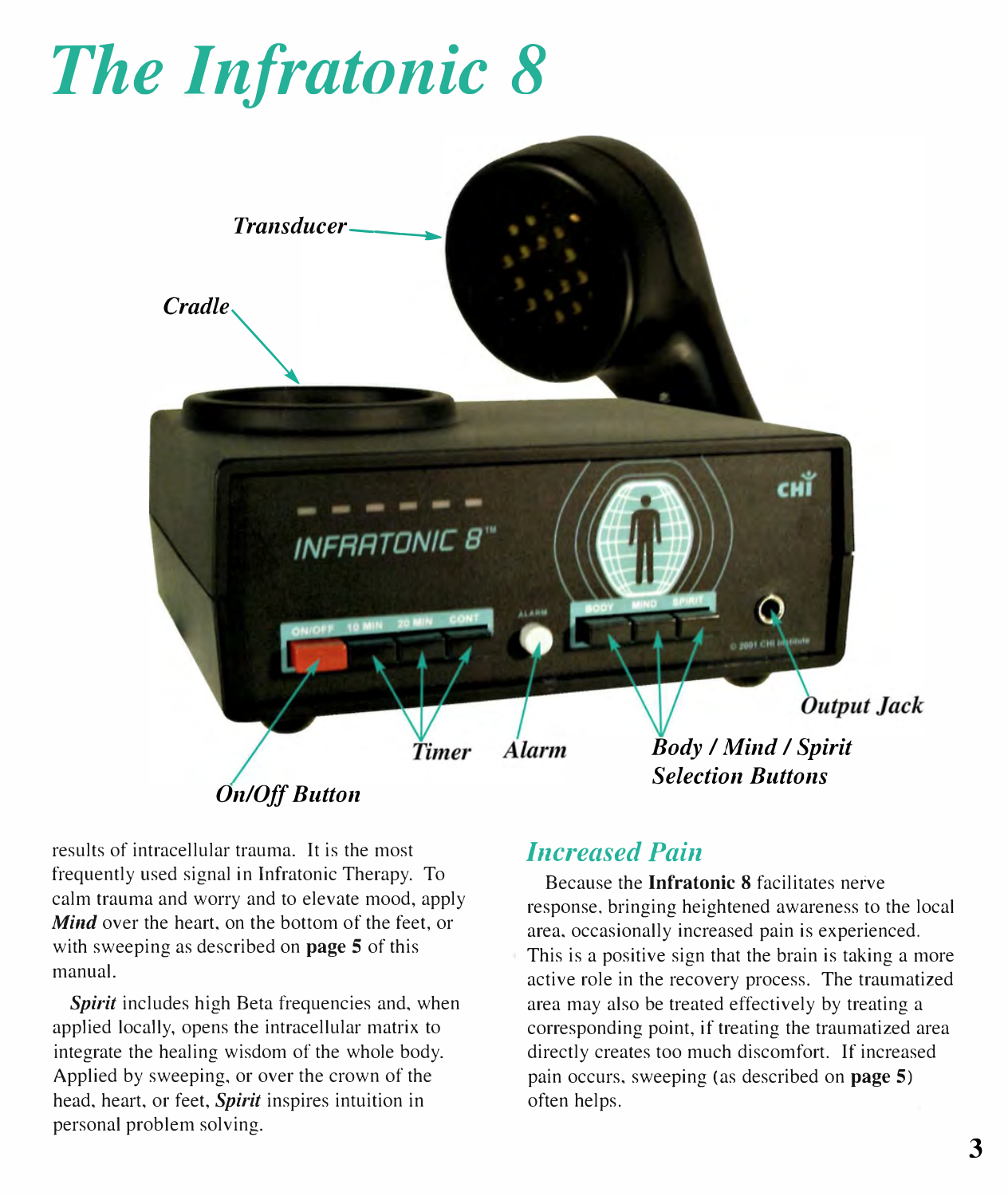#### **GENERAL APPLICATIONS**

Muscle Tension is a common source of pain, which is compounded as tight muscles compress joints and impinges nerves. By promoting local circulation to eliminate waste products and facilitating nerves for improved communication with the brain, the Infratonic 8 on the Body signal provides fast, effective relief from muscular tension and pain and is usually applied after treating the painful, swollen areas first with the Mind signal.

Joint Pain such as arthritis is often relieved with the use of the Body signal on the Infratonic 8. Hold the transducer for 10 to 20 minutes on each area that hurts, repeating as required, first with the Mind signal, then with the Body signal.

Deep Relaxation - The low frequency sound waves produced by the Infratonic 8 stimulate the brainstem and synchronize Alpha functioning. throughout the brain when applied to the chest or upper back. With the Mind signal selected, the machine is a great help to patients who have trouble relaxing. Start with the person lying down and place the transducer on the upper back or chest for 10 to 20 minutes. Use Mind on local points of discomfort, followed with the Body. Use Mind over heart and thymus and on bottoms of feet. Finish by sweeping with the Spirit signal.

Nerve Impingement can contribute to vertebral pain and muscle spasm. By promoting local circulation, relaxing muscles, and facilitating nerve communication, the Infratonic 8 can help to relieve vertebral pain. In some cases, vertebrae can impinge on a motor nerve and put a muscle into spasm. The muscle then pulls harder on the vertebrae, increasing the impingement. Use the Mind signal first, and then Body to send the gentle vibratory sound waves directly to the offending muscle or group of muscles, stimulating relaxation.

Adjustments performed in conjunction with the use of the Infratonic 8 can help to reduce the recurrence of nerve impingement after treatment due to muscle relaxation and motor nerve facilitation. Using the Mind signal first will facilitate the adjustment by calming the patient, then have the patient lie on their stomach and place the transducer set on Body at the

point of their discomfort or tension for 10 to 20 minutes. Many chiropractors and acupuncturists will follow their treatments with additional use of the Infratonic, believing that it will enhance the longevity and effectiveness of the treatment.

Nerve Pain and Numbness - Poor circulation often contributes to a combination of numbness and nerve pain. The Infratonic 8 is highly effective at encouraging circulation that promotes healing. Use the Mind signal, followed by the Body signal, for 10 to 20 minutes. Be aware that, as circulation and nerve functioning increase, there is often an initial increase in nerve pain that decreases as the brain gets used to the stronger signals from the nerves. It is important with nerve pain to start gently with short duration treatments and incrementally increase the time limits.

**Internal Pain - The penetrating action of the low** frequency massage waves travels deep into the body, helping to relieve a wide variety of minor aches and pains. It is important to note that pain is a sign of possible serious internal problems. Should pain persist, a specialist should be consulted to identify the cause.

Immune System - Treating the thymus and uncomfortable lymph glands with the Spirit signal for 10 minutes invigorates the immune system and lymph circulation.

Adjunct - Although the Infratonic 8 is a standalone modality, it will enhance any other treatment, including hot or cold packs, manipulation, and medications.

Pain killing drugs often work by numbing the nerves and the brain, often at the expense of impaired awareness and slowed recovery. The Infratonic 8 enables our bodies to heal naturally.

Anxiety - The Infratonic 8, using the Spirit signal, is perfect for the vague, uneasy feelings of discomfort or dread often accompanied by autonomic responses such as heart palpations, shakiness, abdominal pain, or respiratory difficulties. However, to calm nerves and promote relaxed sleep, the Mind signal is most effective.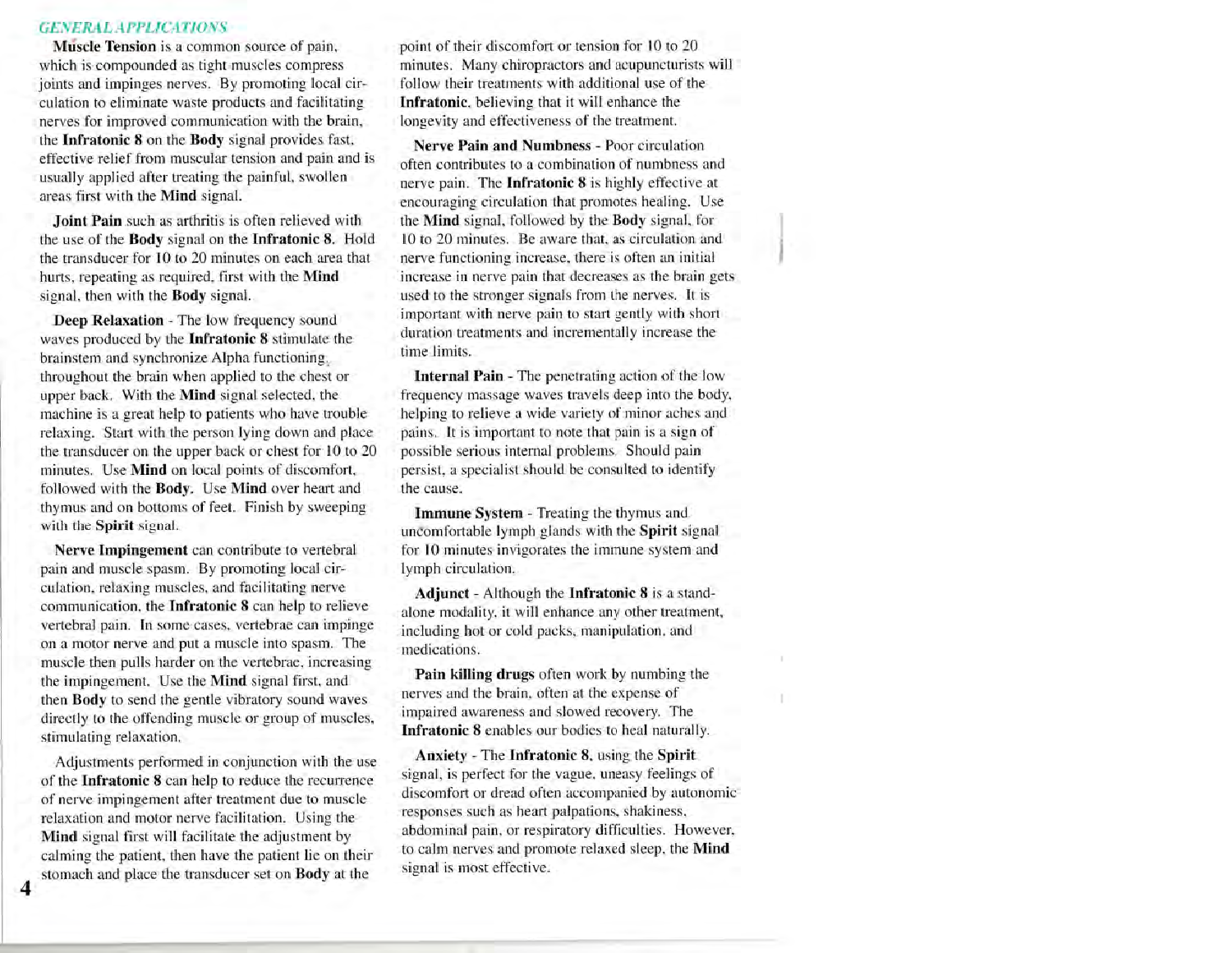Congestion - Two principal types of congestion respond well to Infratonic 8 treatment. The first is an excessive amount of blood or tissue fluid such as you might find in a deep bruise or sprain. For this condition, use the Body signal. The second is the buildup of lactic acid, or cellular waste in the extremities, i.e., feet and hands, or areas of rigidity induced by stress, such as the neck, or shoulders and hips. In this situation, both the Body and Mind signals are very effective.

Lymphatic System - Carries waste away from all parts of the body to the lymph nodes, where the waste, particularly bacteria, is prevented from entering the blood stream. Infratonic Therapy, using the Mind signal along with deep, diaphragmatic breathing, will increase the rate of toxic elimination enormously.

Stress - Infratonic 8 is the ideal choice for any of the physical, physiological or psychological forces that disturb equilibrium. Physical injury affecting muscle, joints or bones calls for the Body signal, normally applied following treatment with the Mind signal to reduce the pain and inflammation. Agents that upset homeostasis such as infection, disease, injury or psychic strain are physiological in nature and treated with all three frequencies, Body, Mind and Spirit, for about 10 minutes using each signal. Psychological stresses can be treated with Mind and Spirit for 10 minutes each. This is good for treating emotions, perceptions, anxieties, interpersonal, social or economic events that are considered threatening to one's physical health.

# **Guidelines**

#### **SWEEPING**

To sweep, hold the transducer at a 45 degree angle to the body about 2 inches away, facing down and use the sound waves to push any stagnant energy down and out the body. Repeat 4 or 5 times.

- 1) Sweep from the chest out the hands.
- 2) From below diaphragm out the feet.
- 3) From the top of the head down the back and out the feet.
- 4) From both sides of head down the sides of the body and out the hands or feet.



(Always remember to sweep down and out.)

#### For using the INFRATONIC

- 1. Apply directly to an area for pain relief, muscle relaxation, increased circulation, etc.
- 2. While 10-minute sessions are helpful for many conditions, longer or more frequent treatments may provide more relief, especially for chronic conditions and severe trauma or injury.
- 3. Works equally well whether held against the skin, an inch or two away, or through clothing.
- 4. Because the massage waves travel so freely through the body, placing the transducer on a point along the midline of the body is often as effective as moving it from point to point.
- 5. For an overall treatment try a few of the points shown, then sweep.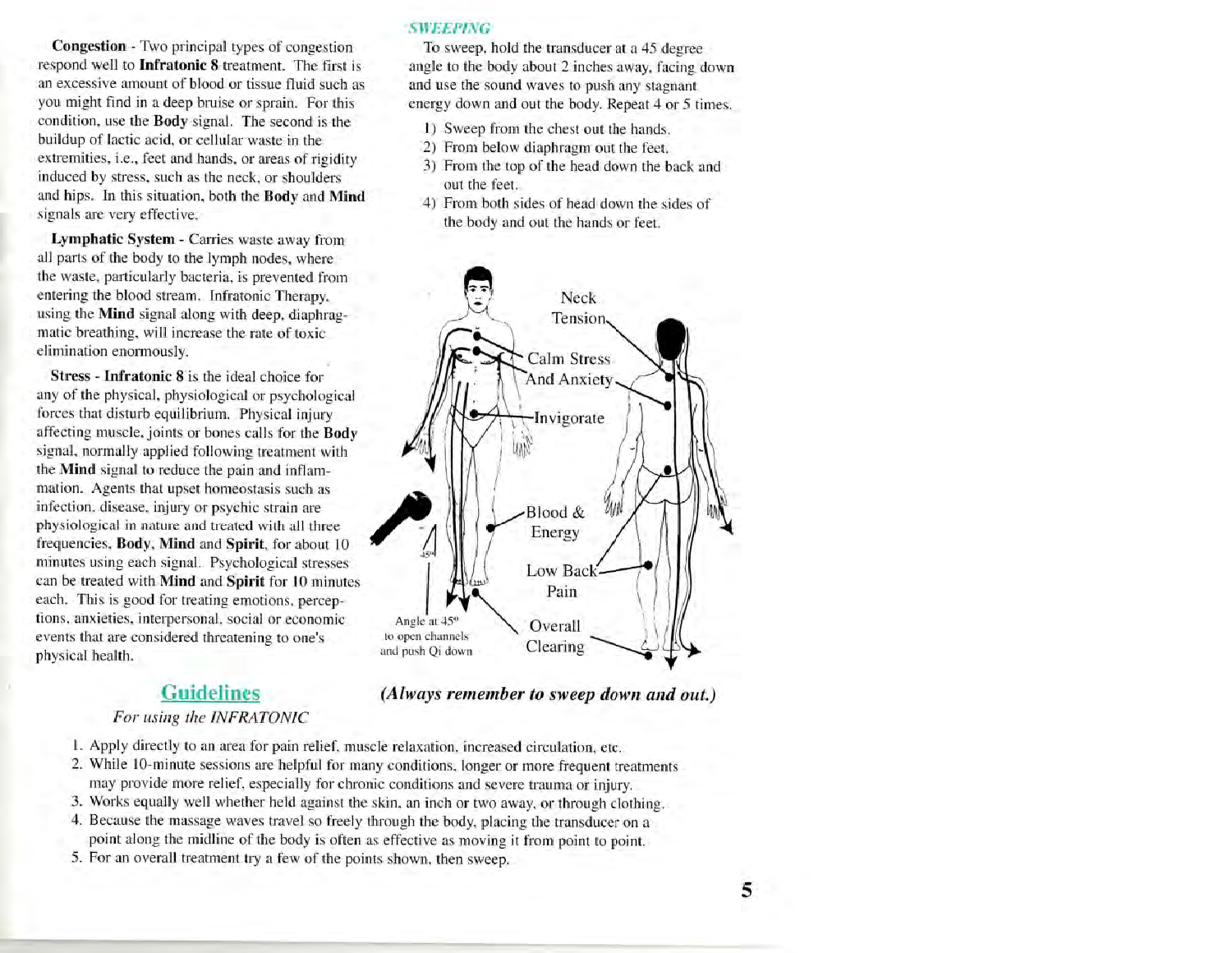### **The NEW CHI Technology**

Chi Institute has been investigating the nature of human vitality for more than a decade. We have identified two subtle bodies that influence healing of the physical body, and have determined how to vitalize and harmonize these bodies to enhance health and human potential. The Infratonic 8 works by normalizing the information or programming of these fields within the intracellular matrix of the body. Another CHI product, the CHI Vitalizer, works by vitalizing these fields.

The electrical body is the "sea of electrons" throughout the salt water in our bodies, which is awash with electrical impulses. This energy is measurable using EMG, EEG, and EKG, and interfaces closely with the brain through the nervous system. If there is low activity in this electrical field, the physical body does not have the electrical potential to manufacture enzymes and antibodies, and fuel other energy intensive processes within the body. In vitality impaired environments, like airplanes, office buildings, and polluted cities, this electrical vitality becomes depleted, therefore environmental reactions are more likely and immune response is impaired.

The magnetic body is the magnetic field produced by the heart, measurable in the laboratory several feet from the physical body. While the electrical field is the substance of our physical consciousness, the magnetic field is the substance of our emotional body. It must be vital if it is to be able to process our emotional experiences and to keep our electrical body calm. The magnetic body influences the physical body indirectly by influencing the electrical body. When these three bodies are fully vitalized and functioning harmoniously, we have a sense of well-being, and healing proceeds rapidly.

The Infratonic 8 infuses the body with therapeutic sonic pulses that ripple through all three bodies, bringing them into coordination by inducing specific bands of frequency into the intracellular matrix. This normalizes the cells' abnormal reactions like inflammation and effusion by damping out traumatic intracellular programming that is left over from

traumatic shocks to the system. The Infratonic 8 not only works on the physical tissues, but since the intracellular tissue acts as a liquid piezoelectric crystal, the sound waves also create electrical impulses as they propagate through the tissue. The magnetic or emotional level is reached both because the intracellular tissue also acts piezomagnetically, producing slight magnetic impulses as the sound ripples through it. The Infratonic 8 also produces a gentle magnetic field that delivers the same signal to the intracellular matrix as the acoustical wave

### **Linear Pulse Modulation**

The Infratonic 8 incorporates a radical, patent pending design providing linear sound without production of higher frequency shock waves that reduced effectiveness in earlier models. Greater displacement and lower velocity provide deeper penetration, faster alpha entrainment, and far more accurate signal reproduction.

#### Differential Peak Management<sup>®</sup>

A patent pending method to reduce voltage peaks in a random signal, providing higher power, greater comfort, and longer transducer life.

### Infratonic Frequency Synthesis<sup>10</sup>

Therapeutic signals from multiple frequency bands are combined seamlessly to achieve synergistic health benefits.

Copyright © 2003, CHI Institute, All Rights Reserved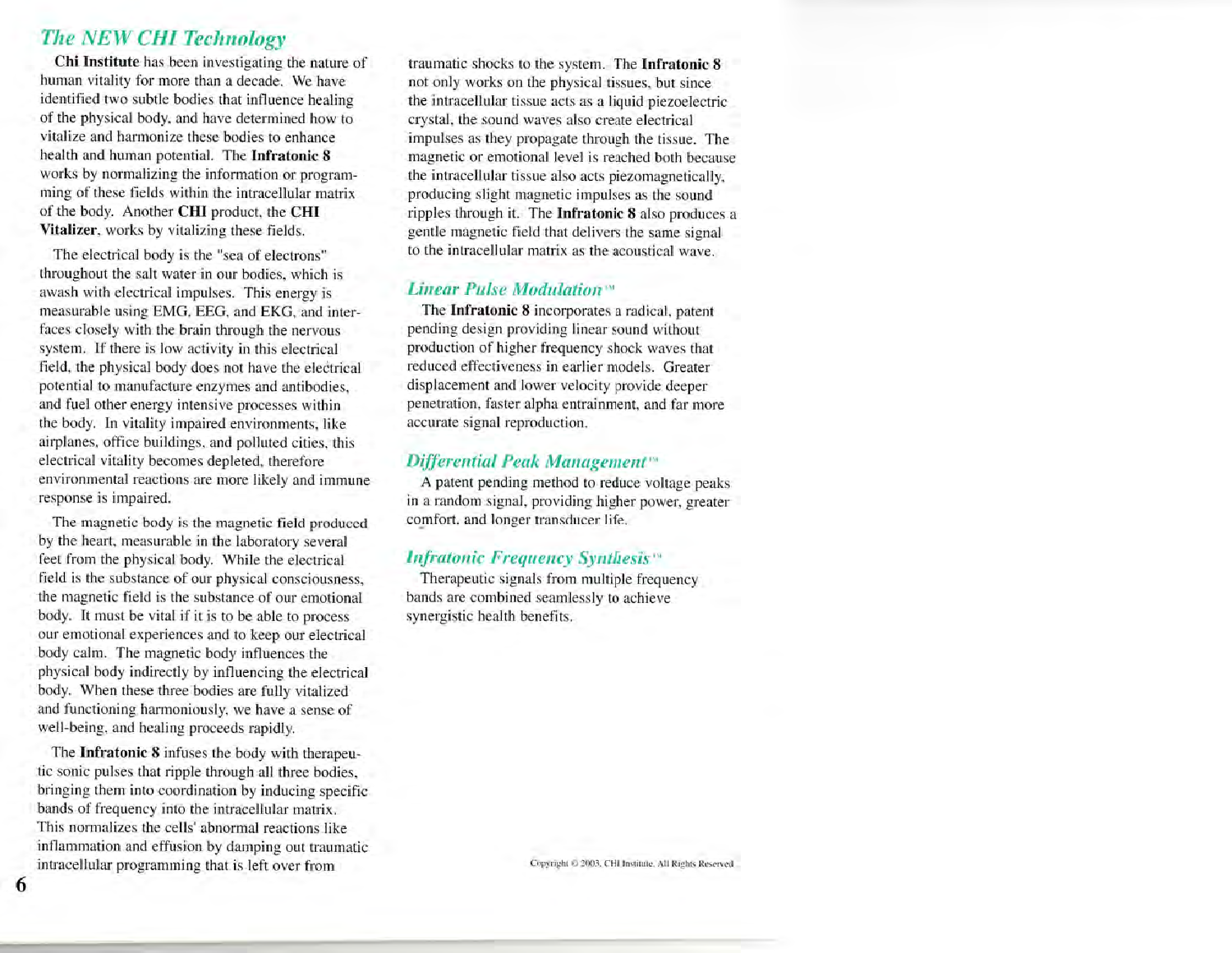The new Infratonic 8 three frequency machine uses the CHI Q4.3 signal as the foundation for all three vitalizing signals.

### Research on the CHI 04.3° Signal

The patented Q4.3 signal is the latest generation of our primary therapeutic signal (Chaotic Alpha) whose predecessors have been used in millions of treatments across the United States and around the world. It has proven effective in reducing pain and inflammation, promoting circulation and reducing edema, reducing stress, promoting relaxation and sound sleep.

As is common in Biomedical Research, the most controlled and persuasive research with the Infratonic signal was conducted using carefully controlled groups of animals.

Solid scientific testing has been conducted utilizing genetically similar groups of standardbred racehorses, each eating the same food and undergoing the same daily training regimen. Almost all of the horses undergoing this training regimen showed hock inflammation, elevated CPK and AST diagnostic enzymes which indicate muscle cell damage, and abnormally low Hyaluronic Acid (HA) concentration (reduced lubrication) in the hock. The hock is equivalent to the human ankle.



Horses treated with the Infratonic showed immediate and long-term relief from pain and inflammation, improved attitude, and faster performance times. For months after completion of the experiments, these horses were winning a higher percentage of their races as well.

In Experiment #1, the right hock of 10 horses was treated with the Infratonic signal, and the right and left hock were compared using infrared thermography. The researcher discovered that the temperature of the right hock decreased after the treatment and remained lowered for up to 100° for hours, while the left hock remained unchanged. This indicates that the inflammation in the right hock decreased because of the Infratonic treatment.

In Experiment  $#2$ , two groups of 10 horses were tested. The first group was used as a control, while the second group was tested with the Infratonic. After 6 weeks of daily workouts, the control group showed an increase in CPK and AST diagnostic enzymes, and four of the horses had to be withdrawn from the training. This indicates that muscle damage was increasing. The group that was treated with the Infratonic showed a steady decrease in CPK and AST, until readings averaged in the nomal range, indicating muscle repair. The observation that the Infratonic tested group was running six lengths faster than the control group confirms that muscles were getting stronger.

In Experiment #3, two groups of 10 horses were again tested, but this time, the hypothesis was that by relieving inflammation in the synovial tissue. Hyaluronic Acid (HA) production would increase with Infratonic treatment. It was known that the joints of these horses were "dry" (low on synovial fluid, particularly HA), and generally believed that inflammation of the synovial lining was responsible. As hypothesized, the Hyaluronic Acid concentration continued to decrease in the control group, and increased substantially in the group treated with the Infratonic. The indication is that the Infratonic treatments decreased the inflammation allowing the synovial tissue to increase its production of synovial fluid.

The indication from these studies is that the signal of the Infratonic accelerates repair of muscle cells, and decreases inflammation of synovial tissue, allowing the body's biochemical processes to normalize.